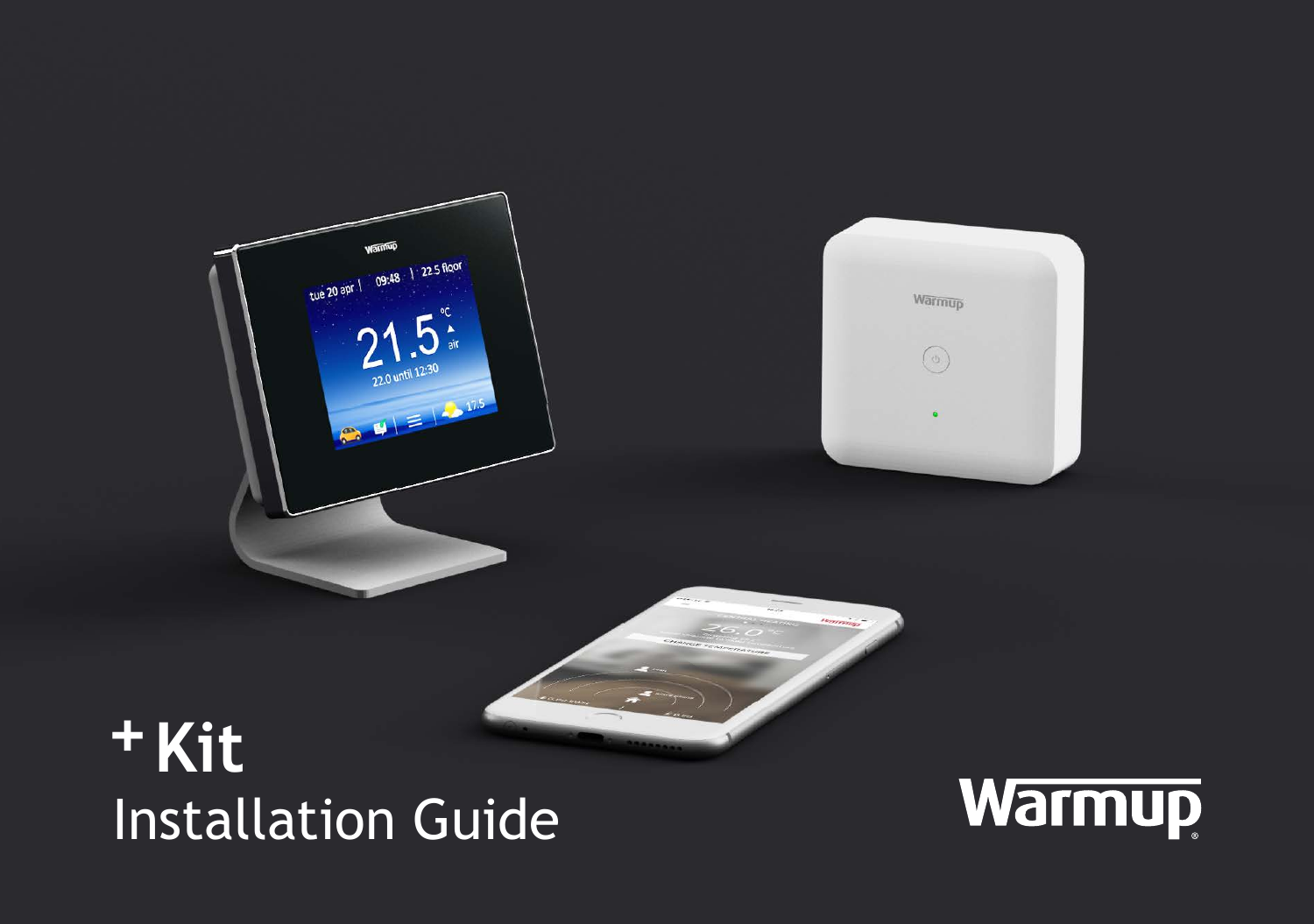# **Contents**

| Step 4 - Pairing the 4iE to the Boiler Receiver  | 15 |
|--------------------------------------------------|----|
|                                                  |    |
| Step 6 - Control in event of communication error | 18 |
|                                                  |    |
|                                                  |    |
|                                                  |    |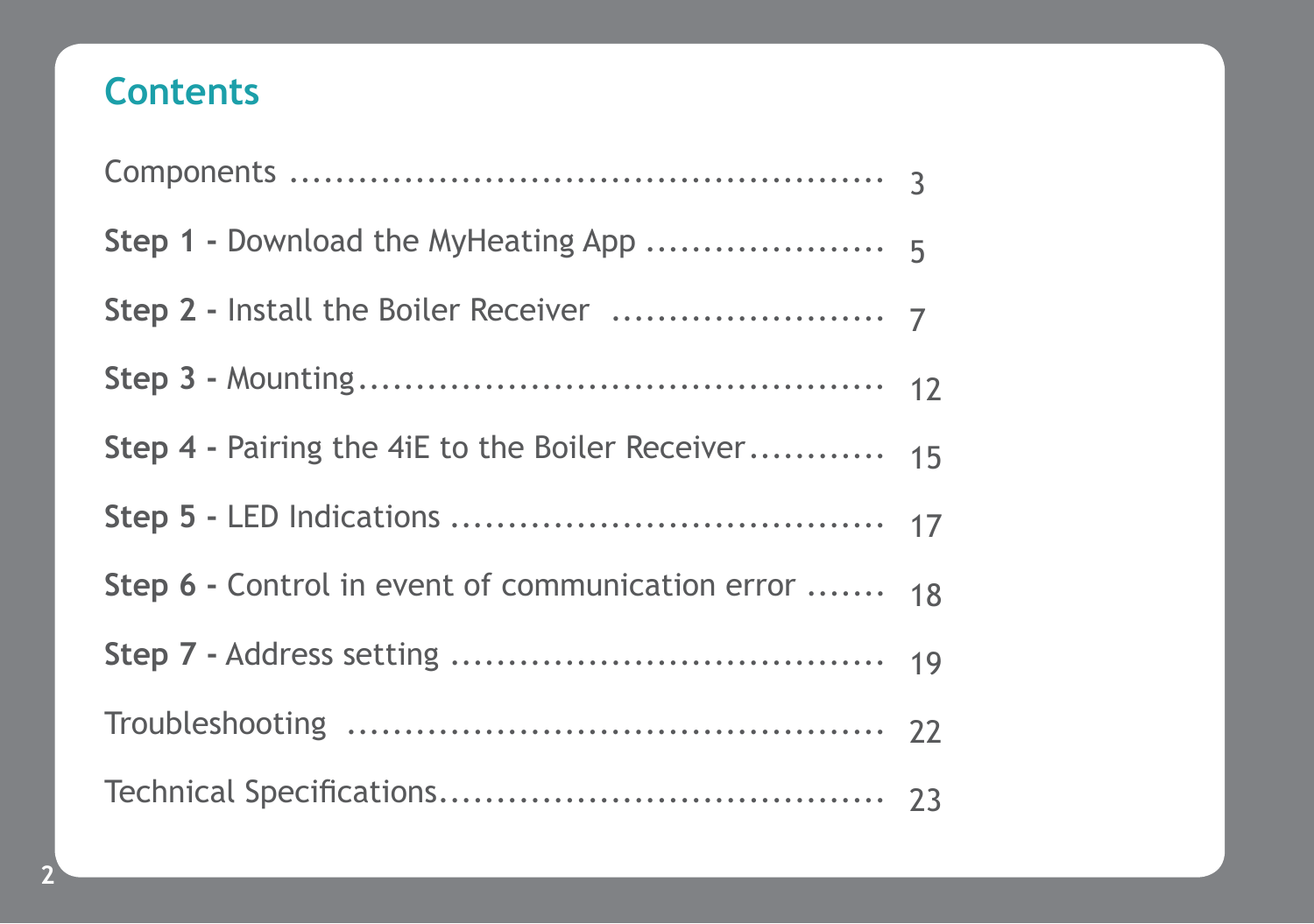#### + Kit for use with the 4iE **Components**







Power Base **Stand** Boiler Receiver



Power Adapter with 1m USB Cable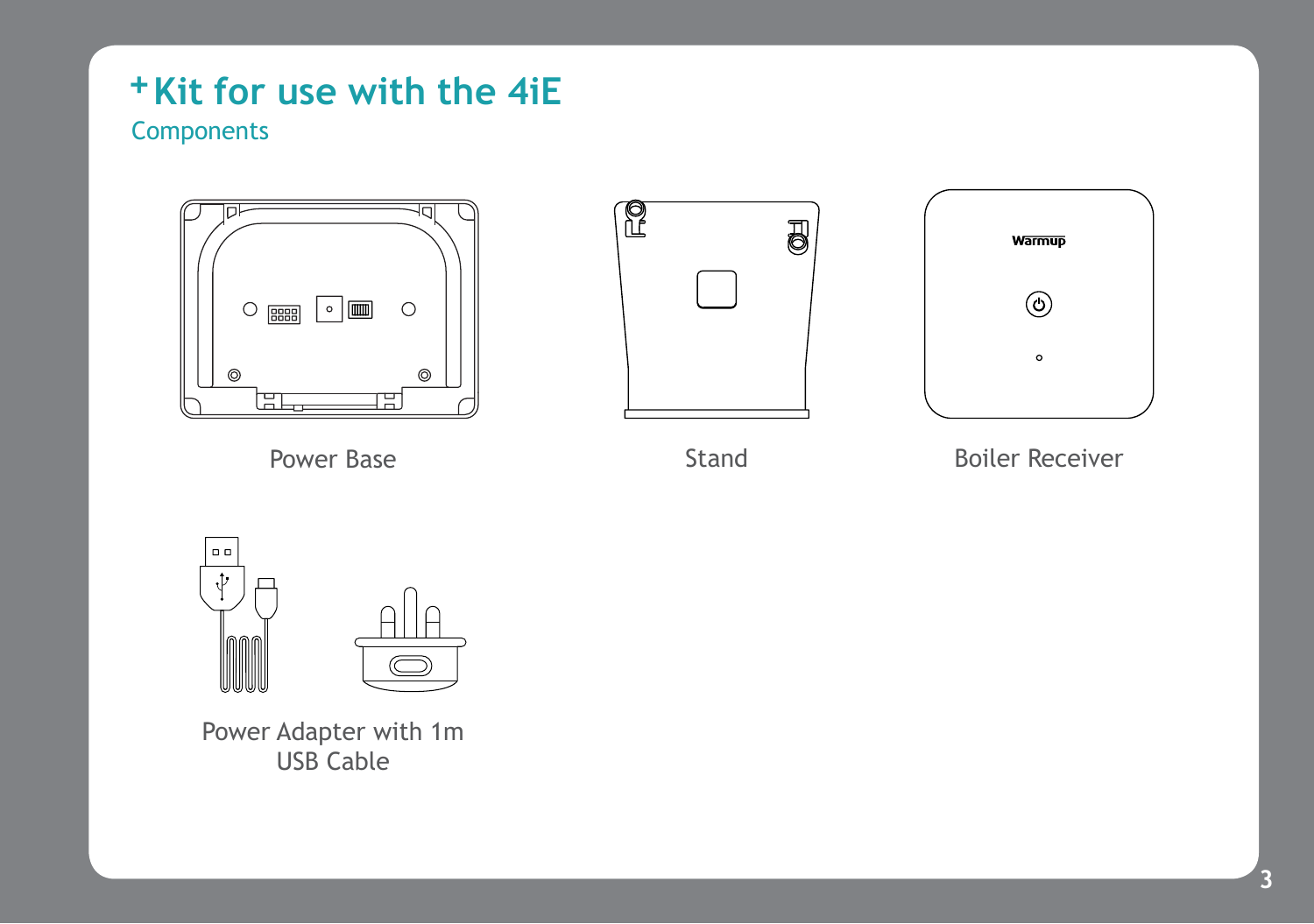**+Kit** Step 1 - Download the MyHeating App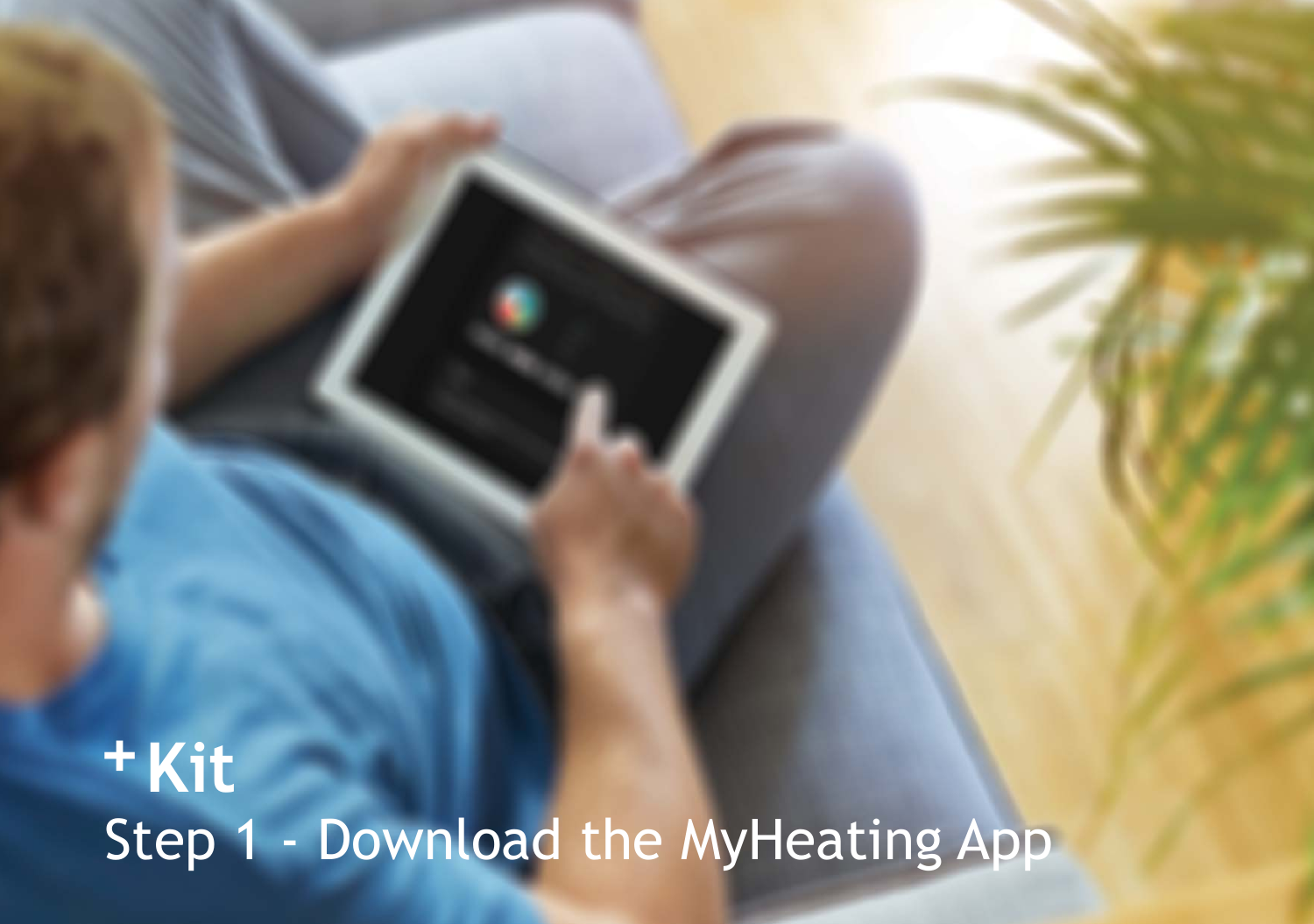#### + Kit for use with the 4iE Step 1 - Download the MyHeating App

The MyHeating app is available for iOS and Android devices via the App Store or Google Play. If you have not done so already, download the MyHeating app to your tablet or smartphone.

#### Registration

After the app has been successfully downloaded you will need to set up your MyWarmup account. The 4iE Device can be registered via the app or by visiting my.warmup.com



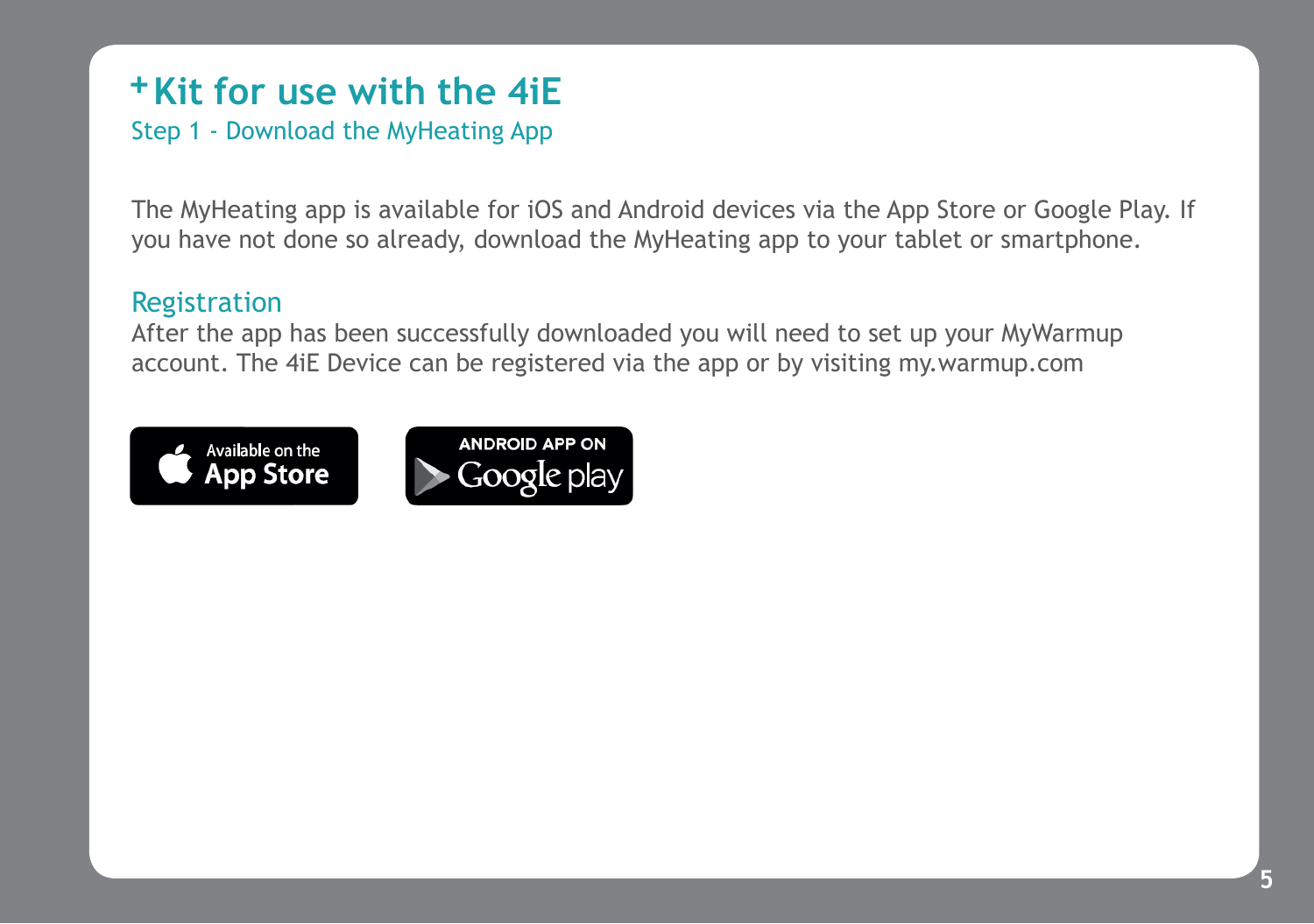

# **+Kit** Step 2 - Install the Boiler Receiver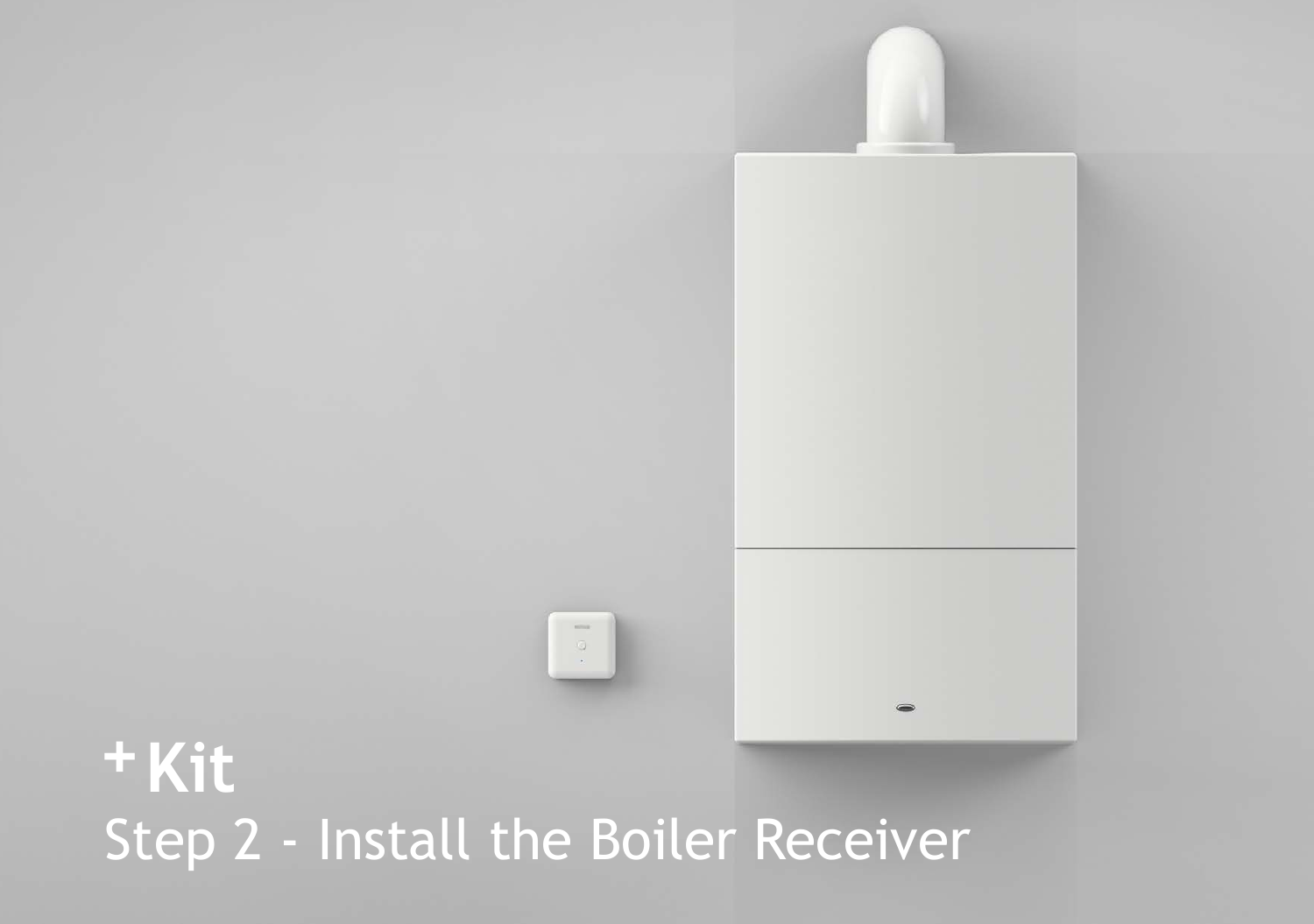Step 2 - Install the Boiler Receiver (Electrician Required)

Before making any permanent fixtures Warmup recommends progressing through to 'Step 4 - Pairing the 4iE & Boiler Receiver' upon identifying preferred locations for the **Boiler Receiver** and **Power Base**. This will ensure the wireless connection is not subject to range or interference issues once installed.

IMPORTANT INFORMATION: Installation of the **Boiler Receiver** should only be carried out by a qualified electrician. It requires a permanent 230V supply.

The **Boiler Receiver** should be connected to the central heating fused spur or circuit breaker in accordance with current wiring regulations such that there is a single point of isolation for all interconnected devices.

Ensure that multi stranded wires are fully inserted into the terminals and secured tightly. Any loose strands should be trimmed as they could cause a short-circuit.



This product uses mains voltage electricity and work should only be carried out by a qualified electrician. Electrical installation to be in accordance with latest edition of BS7671 Wiring Regulations and appropriate Statutory Regulations.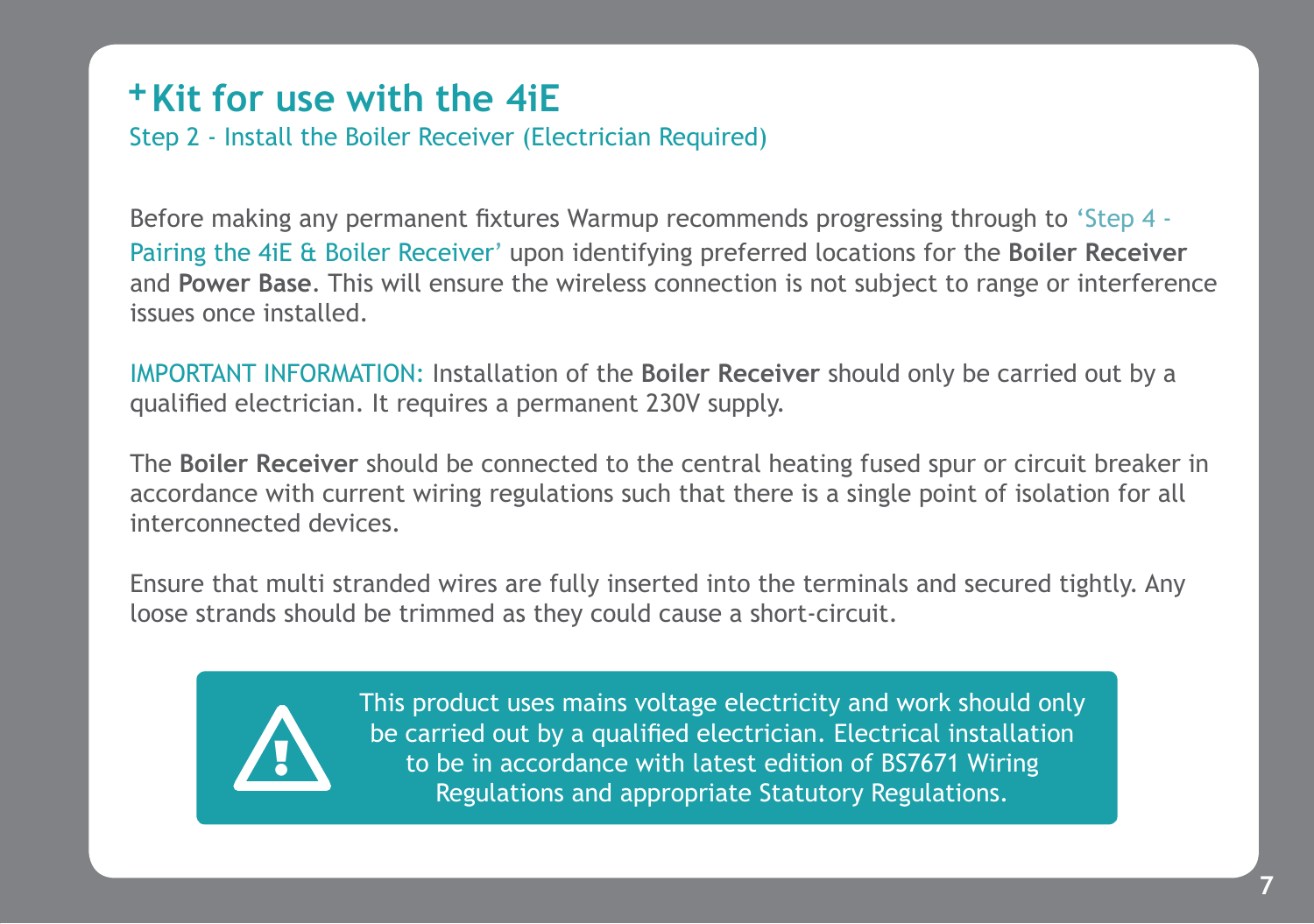Step 2 - Install the Boiler Receiver (Electrician Required)

The **Boiler Receiver** should be installed in the boilers vicinity. Large metal objects such as the boiler, hot water cylinder or radiators, should be at least 300mm away from the **Boiler Receiver** and not directly between it and the 4iE.



Loosen both screws at the bottom of the **Boiler Receiver** and remove the backplate.

**8**



Fix the backplate to the wall using fixing screws provided.



Make sure to avoid cables or pipes<br>which may be buried in the wall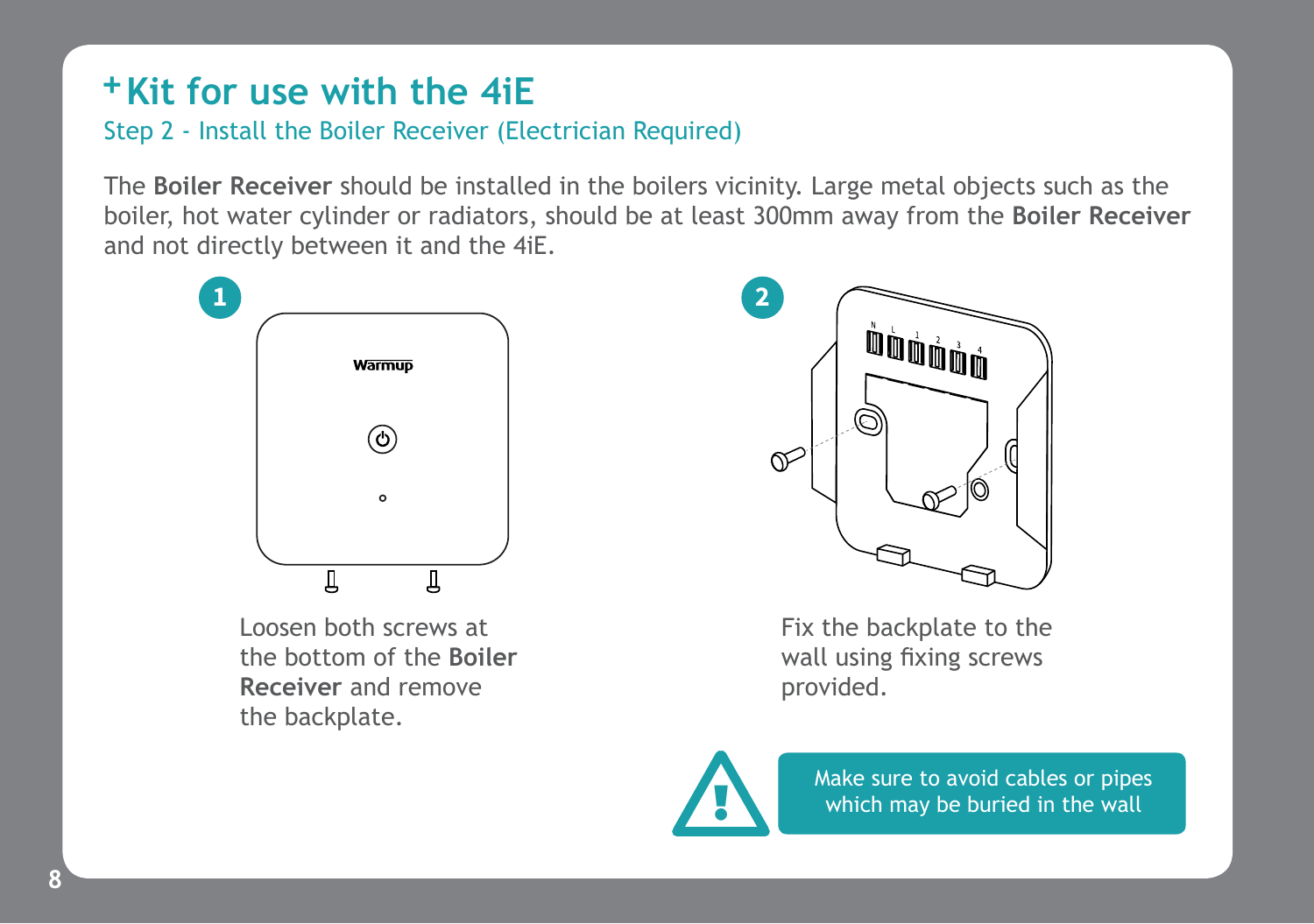Step 2 - Install the Boiler Receiver (Electrician Required)

Wiring Diagrams



**Powered Open Valve** 230V AC



Powered Open Valve **Free Voltage** L Com NO NC N  $(1)(2)(3)$  $(N)$ ıЮ

**Powered Closed Valve** 230V AC



**Powered Closed Valve Free Voltage** 

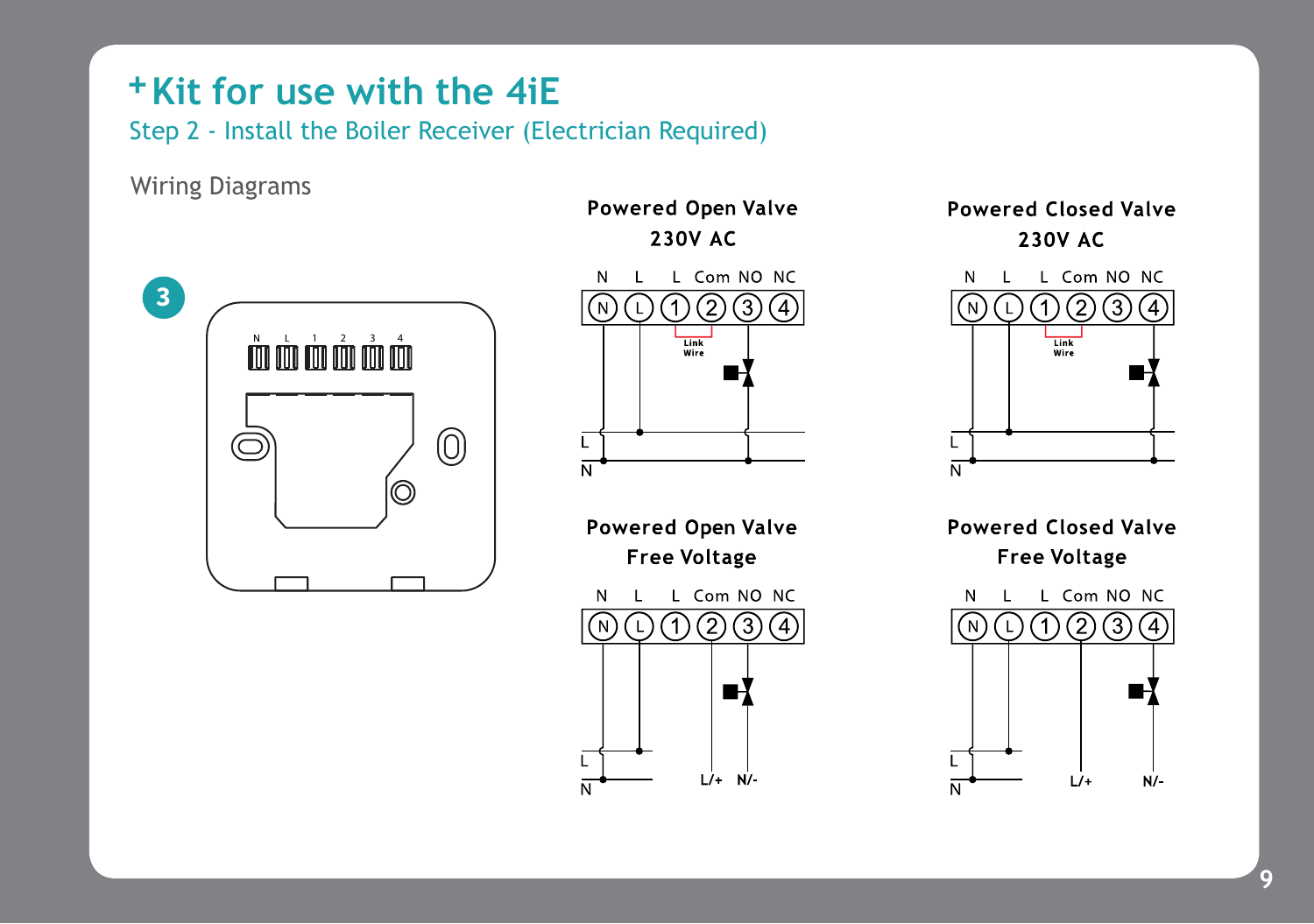Step 2 - Install the Boiler Receiver (Electrician Required)

After the **Boiler Receiver** has been wired correctly reattach the front panel to the back plate and tighten both screws to secure.



Restore power to the boiler. The LED on the **Boiler Receiver** will flash RED which means it has to be paired to the **Power Base**.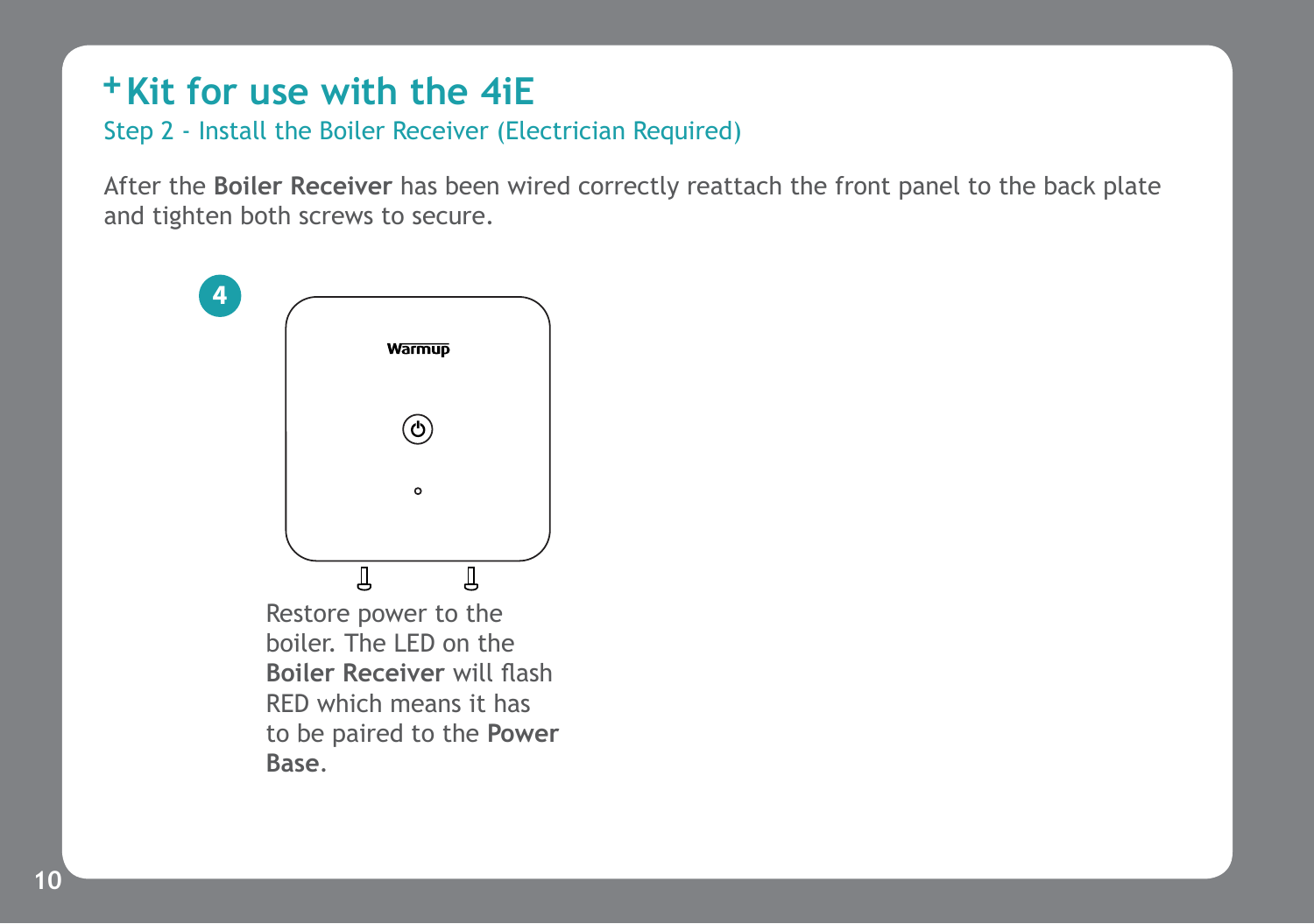**+** Kit Step 3 - Assembly

**Warmin** tue 1 jan | 22:48 | 22.5 floor

 $21.5$ 

 $\mathbf{B} \parallel \equiv \frac{1}{2}$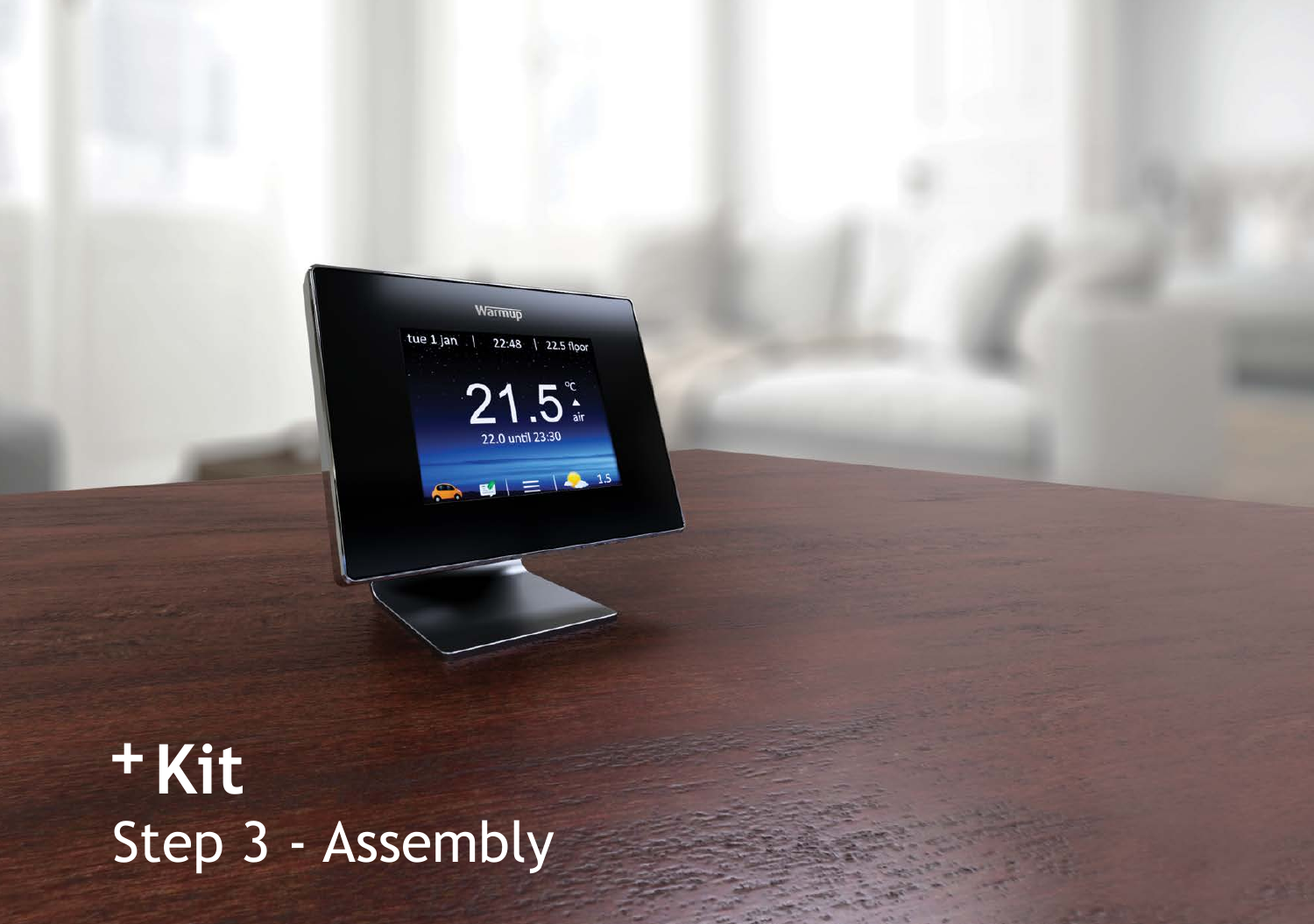#### + Kit for use with the 4iE Step 3 - Mounting

#### **For Stand Mount**

For optimal performance the thermostat should be located in an area with good ventilation. It should not be beside a drafty window/door, in direct sunlight or above another heat generating device (e.g. radiator or TV).



Remove the 4iE from its packaging. Loosen both closing screws located at the bottom of the 4iE. Separate the front housing from the back plate.



Thread the power cable through the **Stand** and connect to the **Power Base** from your +Kit. Clip the **Power Base** onto the **Stand**. Connect the plug to a wall socket.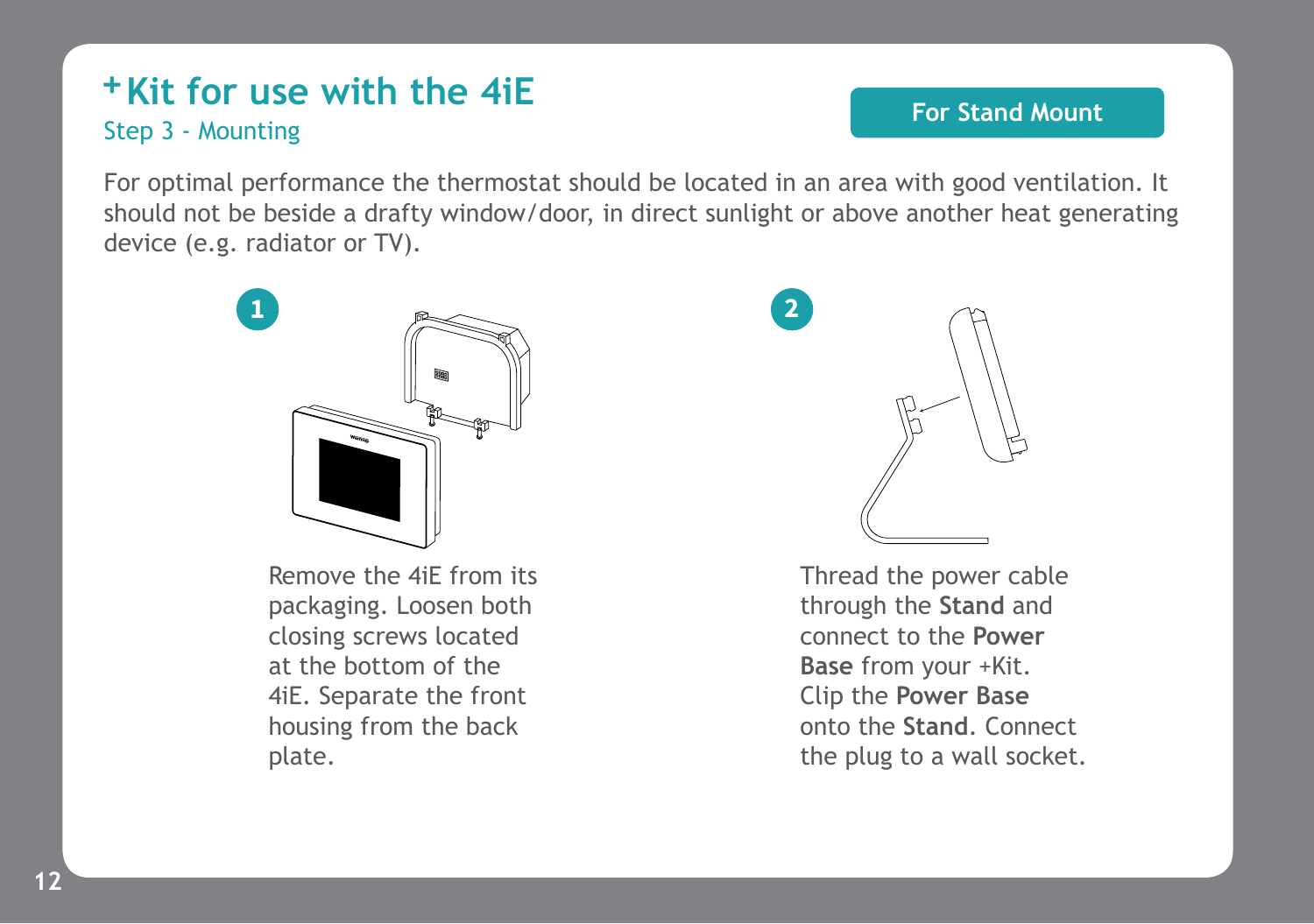#### + Kit for use with the 4iE Step 3 - Mounting

#### **For Wall Mount**

For optimal performance the thermostat should be located in an area with good ventilation. It should not be beside a drafty window/door, in direct sunlight or above another heat generating device (e.g. radiator or TV).



Remove the 4iE from its packaging. Loosen both closing screws located at the bottom of the 4iE Separate the front housing from the back plate.



Drill a hole in the wall to feed the **USB Cable** to your wall socket. Attach the **Power Base** from your +Kit to the wall using the fixing screws provided. Connect the plug to the wall socket.

**NOTE:** For detailed instructions, see online at www.warmupsmart.com/installation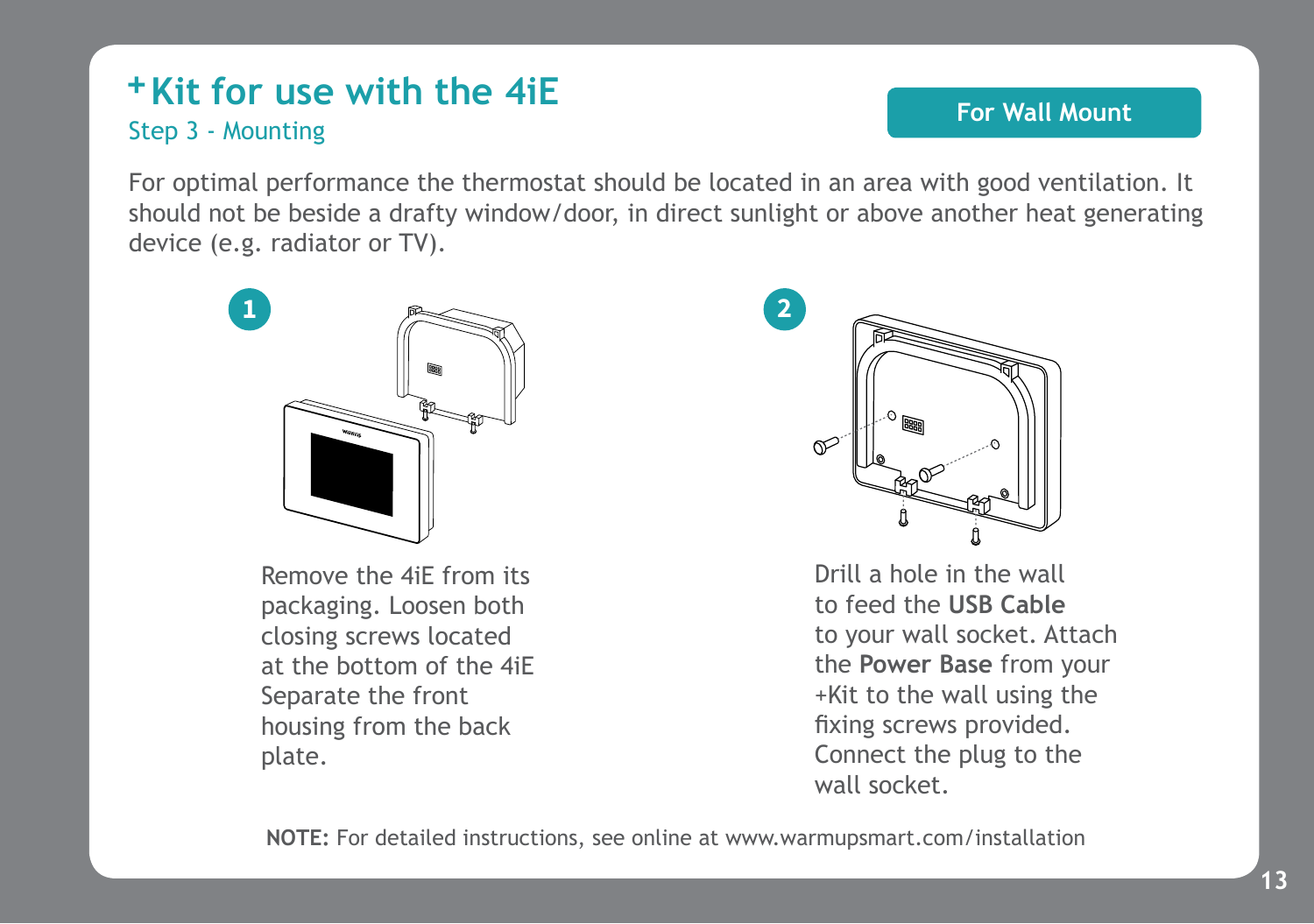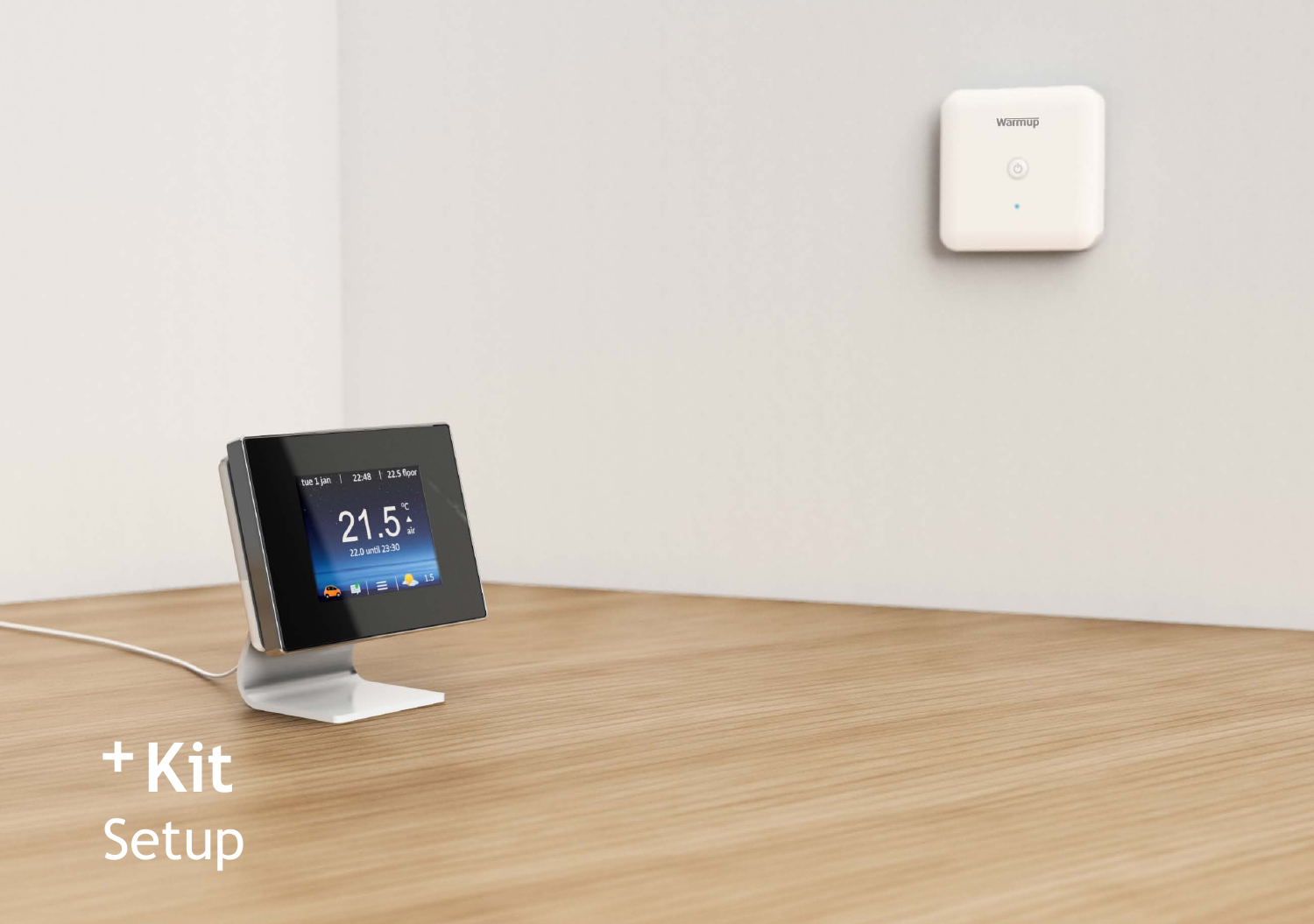#### Step 4 - Pairing the 4iE & Boiler Receiver

Before pairing, please make sure the **Power Base** and **Boiler Receiver** are powered. The LED on the **Boiler Receiver** will flash in RED slowly.







Using a device, such as a paper clip, press the pairing button, as shown above, on the **Power Base** to begin pairing.

The LED on the **Boiler Receiver** will stop flashing RED to indicate a successful connection.

Attach the 4iE front face to the **Power Base** and tighten both closing screws.

**NOTE:** If the devices have been paired before, hold the Power button on the **Boiler Receiver** for 6 seconds and then continue set up.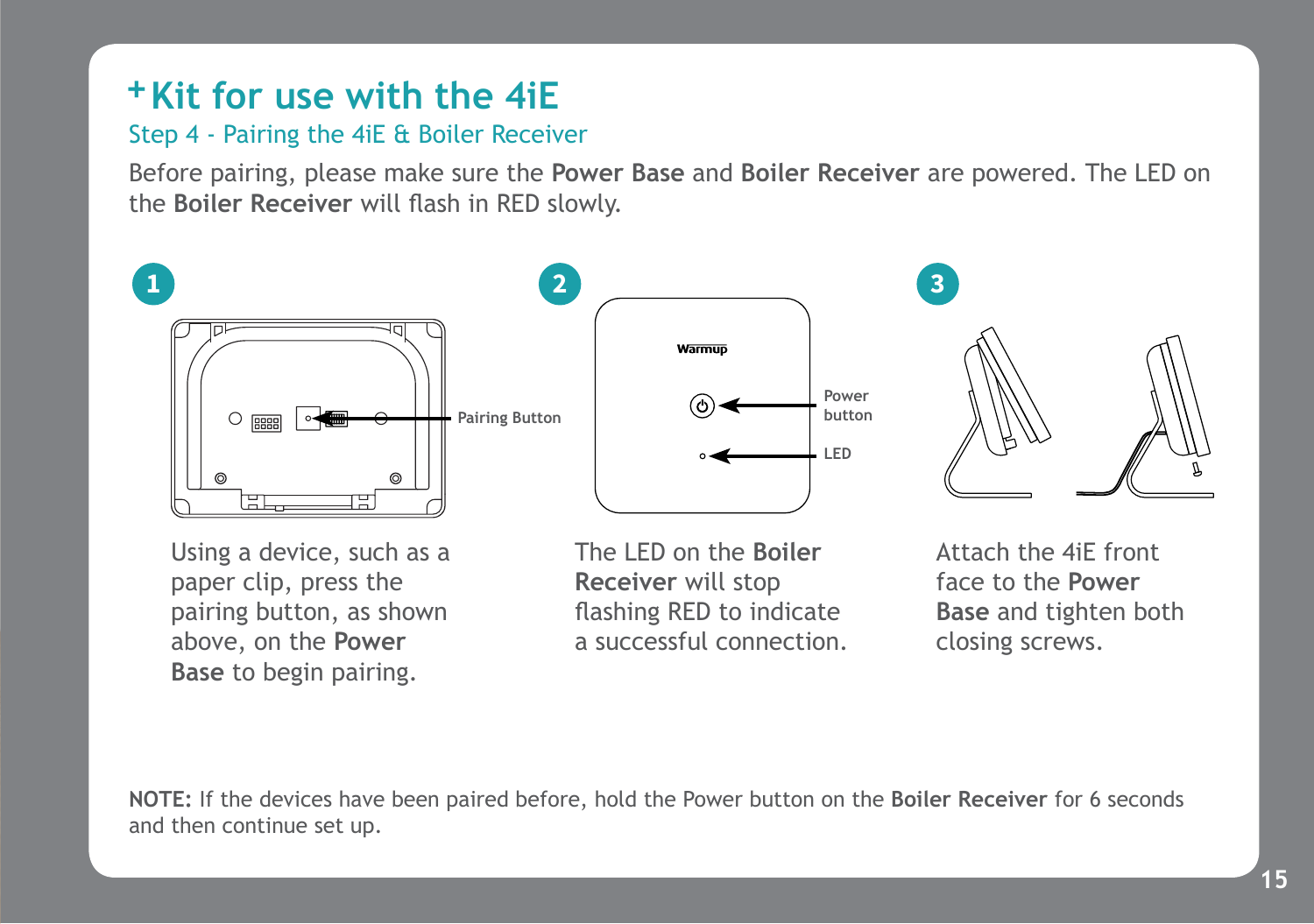Step 4 - Pairing the 4iE & Boiler Receiver



Once the 4iE has powered up, connect to your WiFi Network.



21.0°C 15min

Warmun

override.



The heating indicator will appear on the 4iE, the light on the **Boiler Receiver** will turn solid GREEN and your heat system should now activate.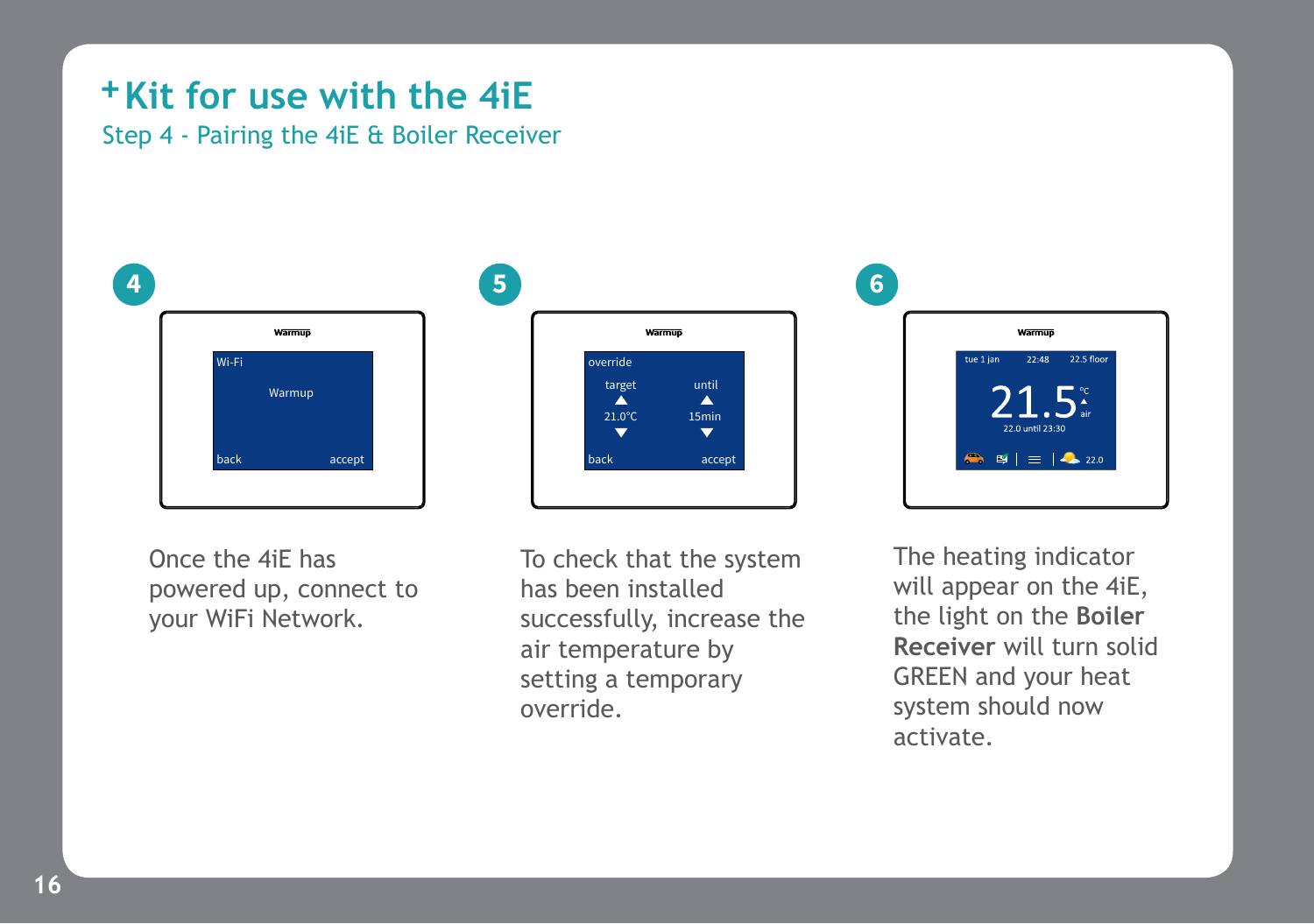### + Kit for use with the 4iE Step 5 - LED Indications

#### **LED Status**



| <b>LED Colour</b> | LED | <b>Status</b>                                           | Meaning    |
|-------------------|-----|---------------------------------------------------------|------------|
| N/A               |     | Not lit                                                 | Paired     |
| Green             |     | Lit constantly                                          | Relay on   |
| Red               |     | Flashing slowly                                         | Not paired |
| Red               |     | Flashing quickly                                        | Relay off  |
| Red               |     | <b>Communication Lost</b><br>Lit constantly<br>Relay on |            |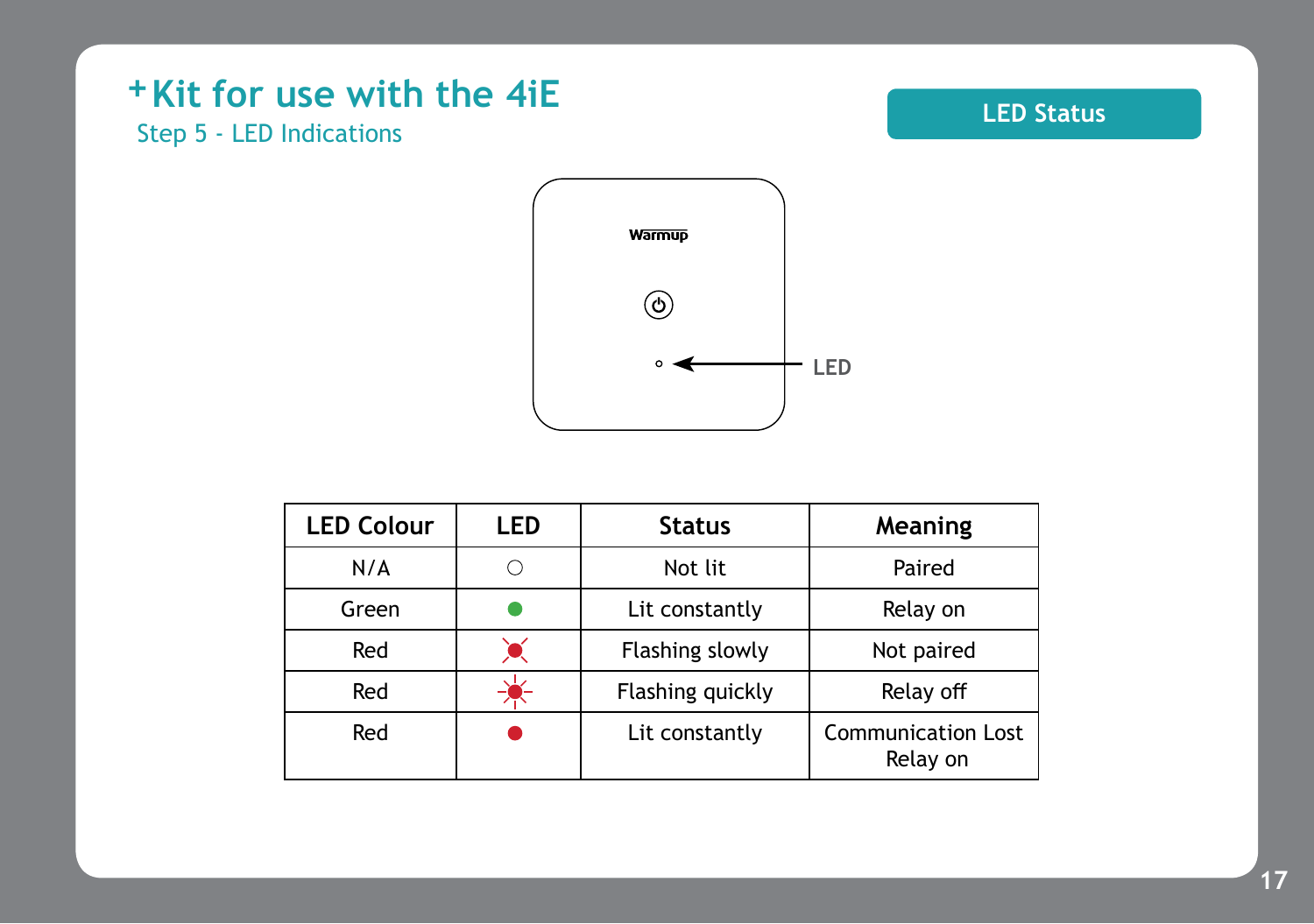#### Step 6 - Control in event of communications error

The Warmup +Kit for use with the 4iE has been designed to still provide heating control should the communication between the **Power Base** and **Boiler Receiver** be interrupted.

With the **Power Base** and **Boiler Receiver** paired and the thermostat calling for heat, the relay will be activated and the **Boiler Receiver** will show a constant green LED indication. If the communication between the **Power Base** and **Boiler Receiver** is lost, the green LED will remain on the **Boiler Receiver** for a period of up to 30 minutes.

If communication has not been restored after 30 minutes has expired, the **Boiler Receiver** will indicate a communications fault by displaying a red LED flashing quickly.

To activate the relay whilst communication has been lost, press the power button on the **Boiler Receiver** once. The LED indicator will change from a constant to quick flashing red.

To de-activate the relay whilst communication has been lost, press the power button on the **Boiler Receiver** once. The LED indicator with change from constant red to flashing quickly red.

Once communication has been restored, the LED indicator will change back to constant green providing the thermostat is calling for heat.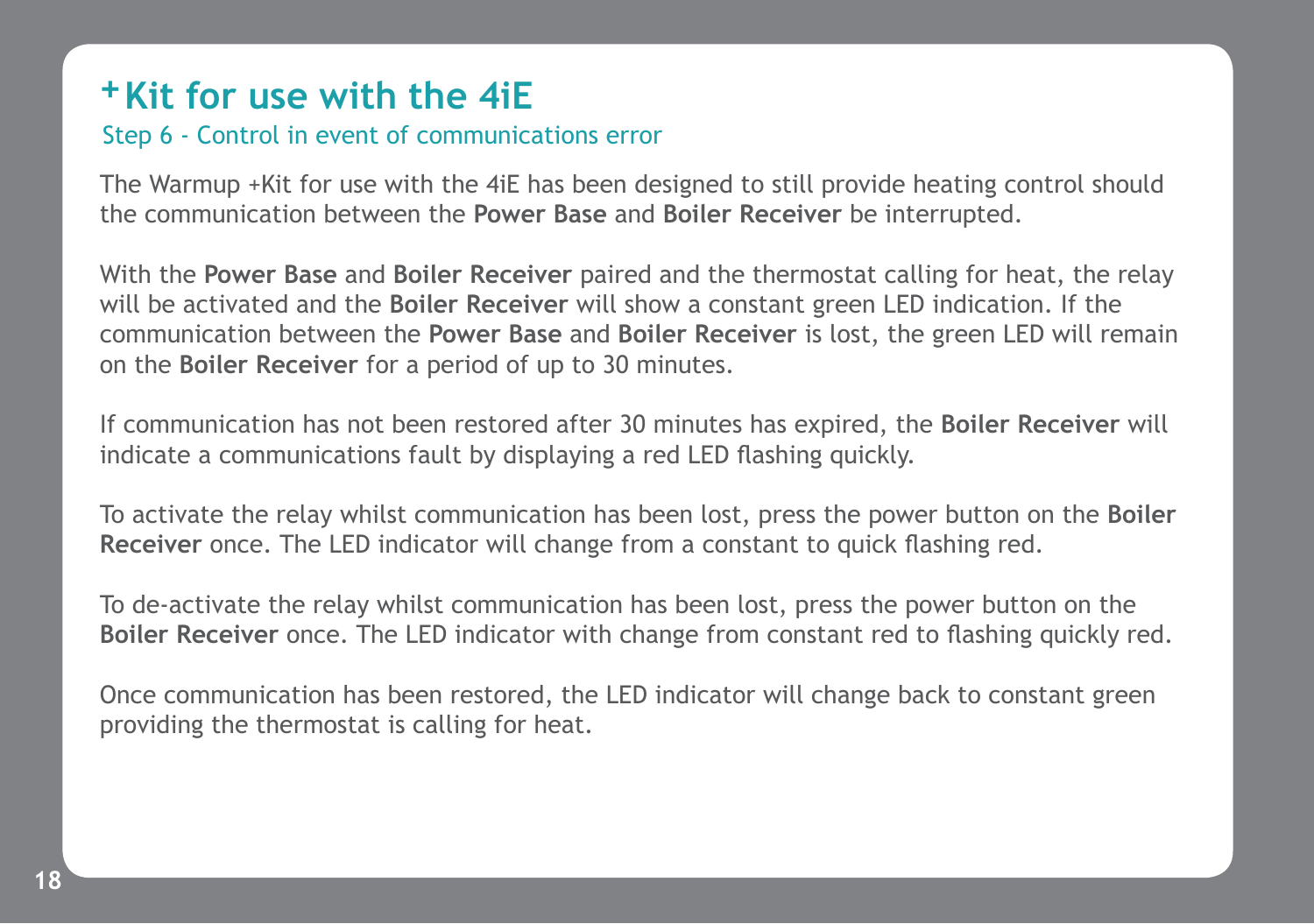#### + Kit for use with the 4iE Step 7 - Address setting

When using multiple +Kit's, each **Power Base** should be set to a unique address to prevent interference. Use the dip switches on the **Power Base** to select the unique address. 1 Represents ON (up) and 0 represents OFF (down).











Address 53



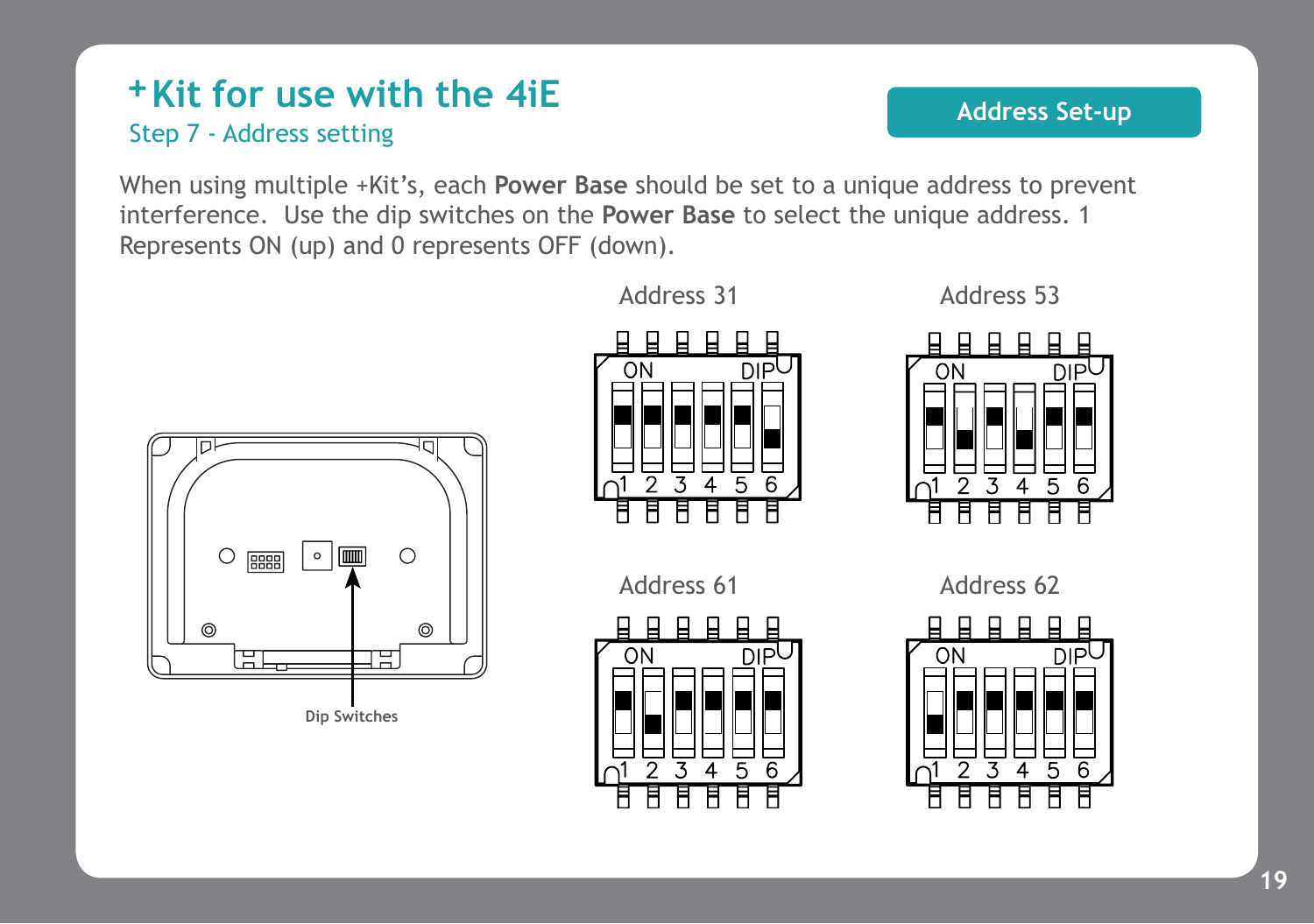#### **Kit for use with the 4iE + Address Set-up** Step 7 - Address setting

| 1              | 100000 |
|----------------|--------|
| $\overline{2}$ | 010000 |
| 3              | 110000 |
| 4              | 001000 |
| 5              | 101000 |
| 6              | 011000 |
| 7              | 111000 |
| 8              | 000100 |
| 9              | 100100 |
| 10             | 010100 |
| 11             | 110100 |
| 12             | 001100 |
| 13             | 101100 |
| 14             | 011100 |
| 15             | 111100 |
| 16             | 000010 |

| 17      | 100010 |
|---------|--------|
| 18      | 010010 |
| 19      | 110010 |
| 20      | 001010 |
| 21      | 101010 |
| 22      | 011010 |
| 23      | 111010 |
| $^{24}$ | 000110 |
| 25      | 100110 |
| 26      | 010110 |
| 27      | 110110 |
| 28      | 001110 |
| 29      | 101110 |
| 30      | 011110 |
| 31      | 111110 |
| 32      | 000001 |

| 33 | 100001 |
|----|--------|
| 34 | 010001 |
| 35 | 110001 |
| 36 | 001001 |
| 37 | 101001 |
| 38 | 011001 |
| 39 | 111001 |
| 40 | 000101 |
| 41 | 100101 |
| 42 | 010101 |
| 43 | 110101 |
| 44 | 001101 |
| 45 | 101101 |
| 46 | 011101 |
| 47 | 111101 |
| 48 | 000011 |

| 49 | 100011 |
|----|--------|
| 50 | 010011 |
| 51 | 110011 |
| 52 | 001011 |
| 53 | 101011 |
| 54 | 011011 |
| 55 | 111011 |
| 56 | 000111 |
| 57 | 100111 |
| 58 | 010111 |
| 59 | 110111 |
| 60 | 001111 |
| 61 | 101111 |
| 62 | 011111 |
| 63 | 111111 |
| O  | 000000 |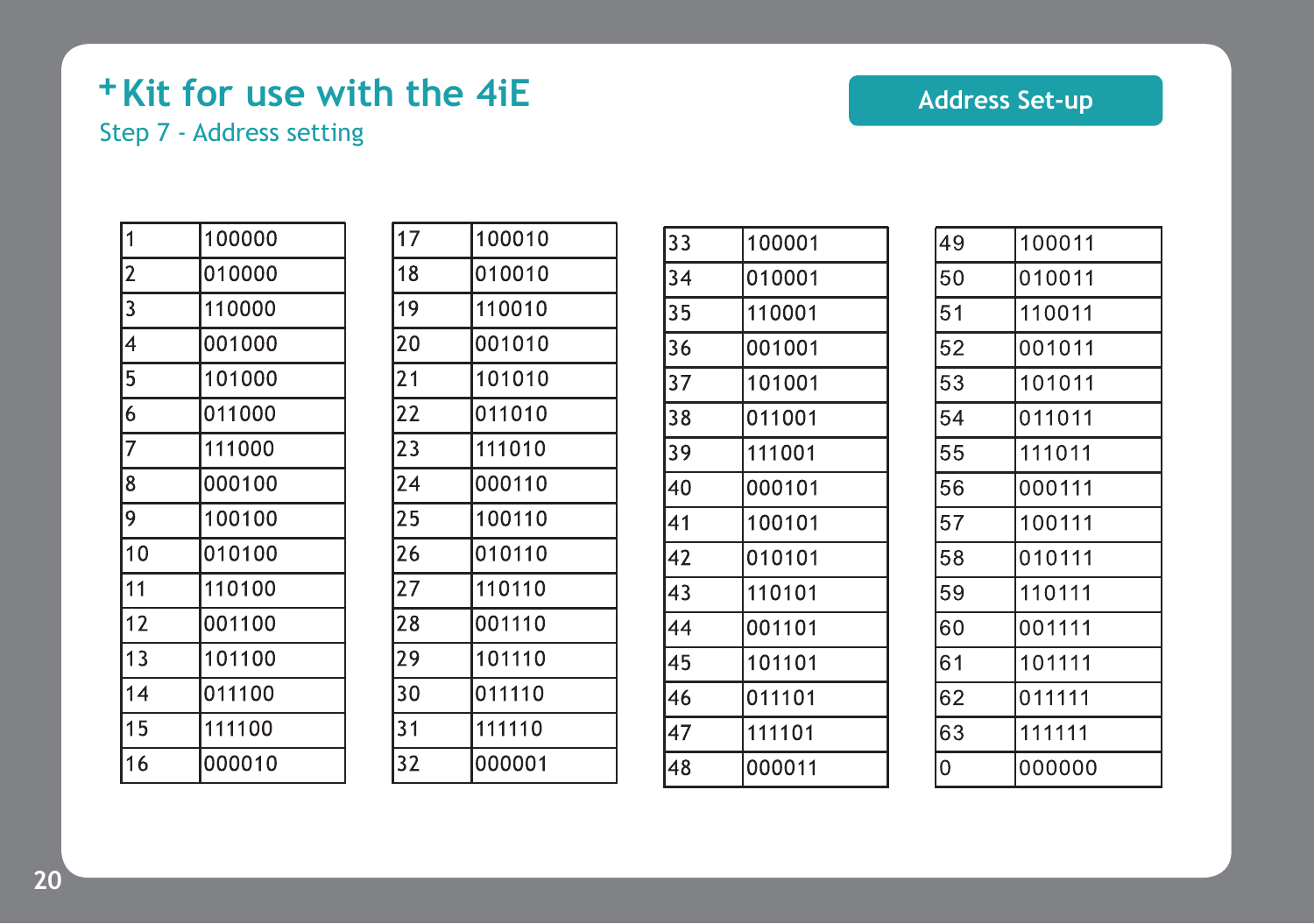

# **+Kit** Troubleshooting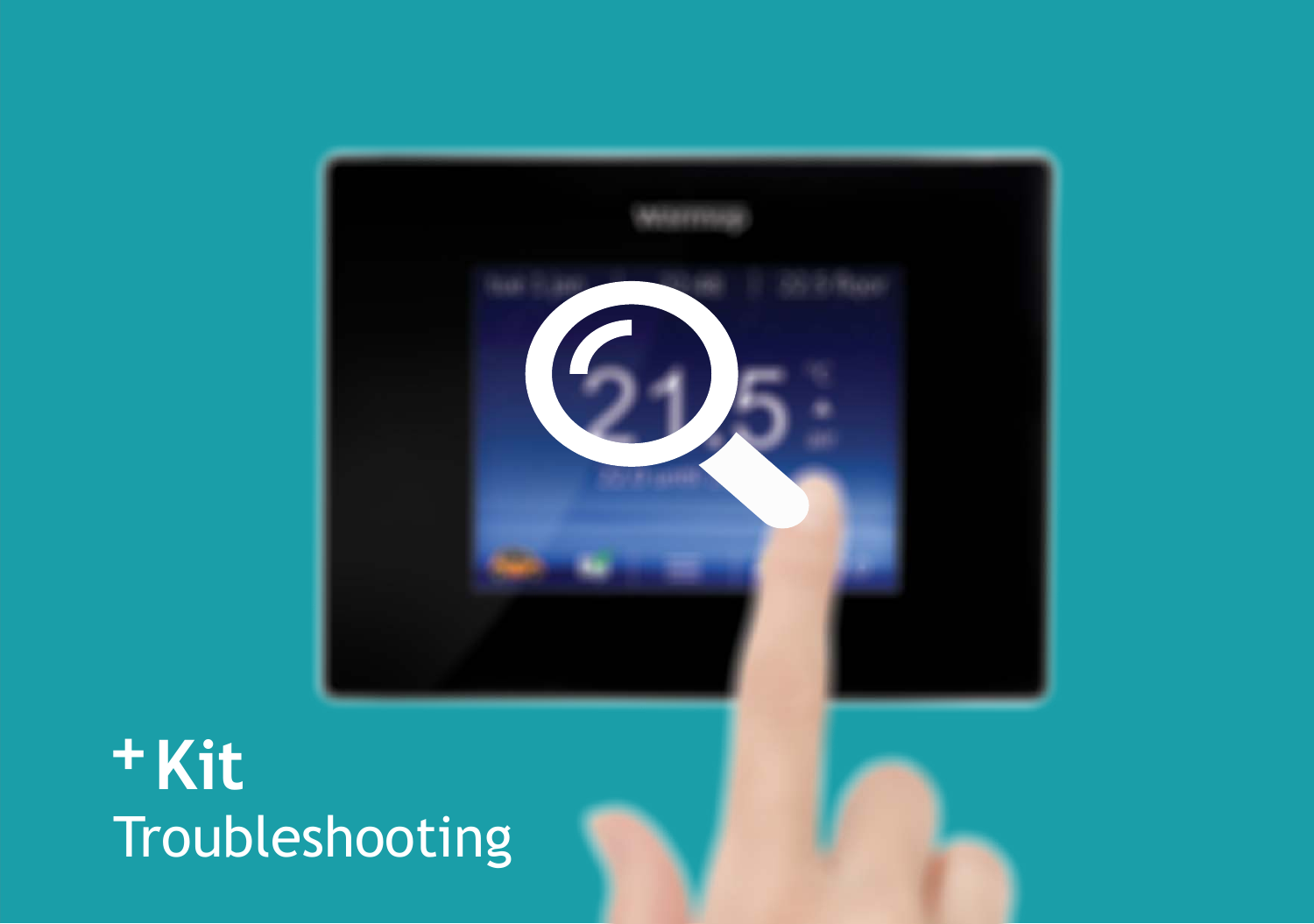#### + Kit for use with the 4iE Troubleshooting

| be able to confirm if the boiler is compatible with this. | Is the +Kit compatible with<br>this heating system? | Due to the large number of different boiler systems and wiring plans in use, Warmup cannot<br>guarantee compatibility with a particular system. Compatible with Combi and System boilers<br>with 230VAC, volt-free or low voltage input up to 3A. The boiler manufacturer or manual will |
|-----------------------------------------------------------|-----------------------------------------------------|------------------------------------------------------------------------------------------------------------------------------------------------------------------------------------------------------------------------------------------------------------------------------------------|
|-----------------------------------------------------------|-----------------------------------------------------|------------------------------------------------------------------------------------------------------------------------------------------------------------------------------------------------------------------------------------------------------------------------------------------|

| How do I re-pair the<br>system? | If the wireless connection is lost the LED on the Boiler Receiver will flash RED. If it does not<br>auto reconnect, press and hold the power button on the Boiler Receiver for 6 seconds. Remove<br>the 4iE from the Power Base and using a device such as a paper clip press the pairing button<br>as shown on page 15. The light on the Boiler Receiver will flash GREEN twice to indicate a<br>successful connection. |
|---------------------------------|--------------------------------------------------------------------------------------------------------------------------------------------------------------------------------------------------------------------------------------------------------------------------------------------------------------------------------------------------------------------------------------------------------------------------|
|                                 | Note: You can manually override the system, should the wireless connection fail by pressing<br>the power button on the Boiler Receiver as shown on page 17.                                                                                                                                                                                                                                                              |

| 4iE display is blank | 1. Check that the display/standby brightness is not on the lowest setting, "0". To access<br>display/audio settings first press the standby button at the bottom of the 4iE. Then press<br>menu, settings and display/audio settings & display brightness. |
|----------------------|------------------------------------------------------------------------------------------------------------------------------------------------------------------------------------------------------------------------------------------------------------|
|                      | 2. Verify that power is going to the 4iE. Check that the Power Base is plugged in.                                                                                                                                                                         |

| 4iE displays "er1 amb" | The system type on initial setup should be set to "Central Heating". If you are using the<br>Thermostat with a central heating system you will not have a floor sensor installed. Switch<br>the Thermostat to air mode<br>>settings >heating preference >control >air/floor |
|------------------------|-----------------------------------------------------------------------------------------------------------------------------------------------------------------------------------------------------------------------------------------------------------------------------|
|------------------------|-----------------------------------------------------------------------------------------------------------------------------------------------------------------------------------------------------------------------------------------------------------------------------|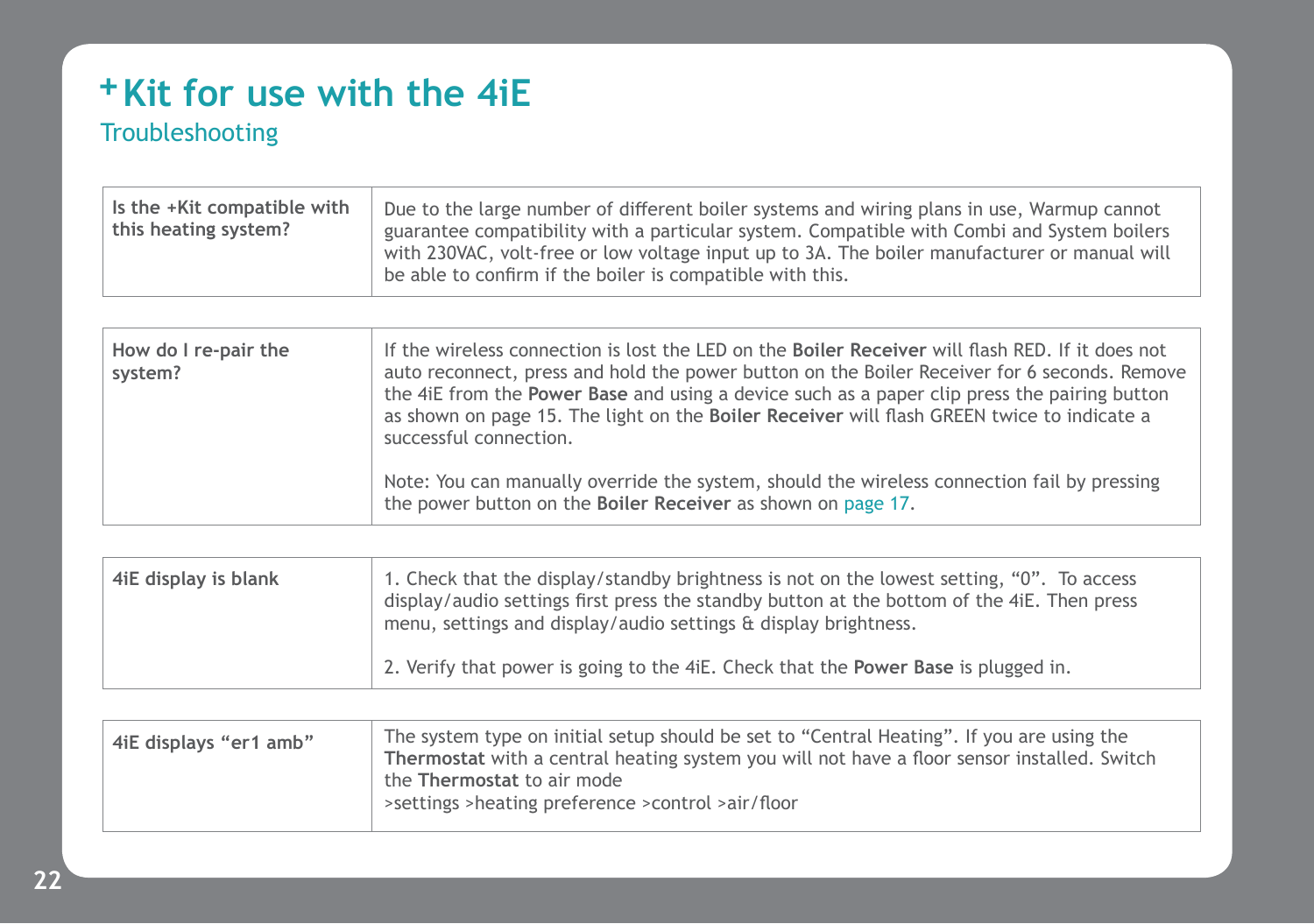# Technical Specifications

#### Power Base

| Dimensions (Assembled with 4iE face) | $120 \times 121.4 \times 63.3$ mm |
|--------------------------------------|-----------------------------------|
| Power Supply                         | 5V DC, 300mA                      |
| <b>IP Rating</b>                     | <b>IP30</b>                       |
| <b>Operational Temperature Range</b> | $0^\circ$ C - 50 $^\circ$ C       |
| <b>Operational Humidity Range</b>    | <95% RH                           |
| <b>Boiler Receiver</b>               |                                   |
| <b>Dimensions</b>                    | $86 \times 86 \times 26.5$ mm     |
| <b>Power Supply</b>                  | 230V AC, 50Hz                     |
| Fuse                                 | T1.6A, 250V                       |
| Maximum Relay Load                   | 3A, 250V                          |
| <b>Operational Temperature Range</b> | $0^\circ$ C - 50 $^\circ$ C       |
| <b>Operational Humidity Range</b>    | <95% RH                           |

**IP Rating** IP **Rating** IP40

#### Wireless

| RF Range (Open Air)       | Max. 100m                                                                                                                        |
|---------------------------|----------------------------------------------------------------------------------------------------------------------------------|
| <b>Communication Band</b> | 868 MHz                                                                                                                          |
| Radio Frequency Standards | EN301 489-1 V2.2.0 / EN301 489-3 V2.1.1 /<br>EN300 220-1 V3.1.1 / EN300 220-2 V3.1.1 /<br>EN 62479:2010 / EN60950-1:2006/A2:2013 |